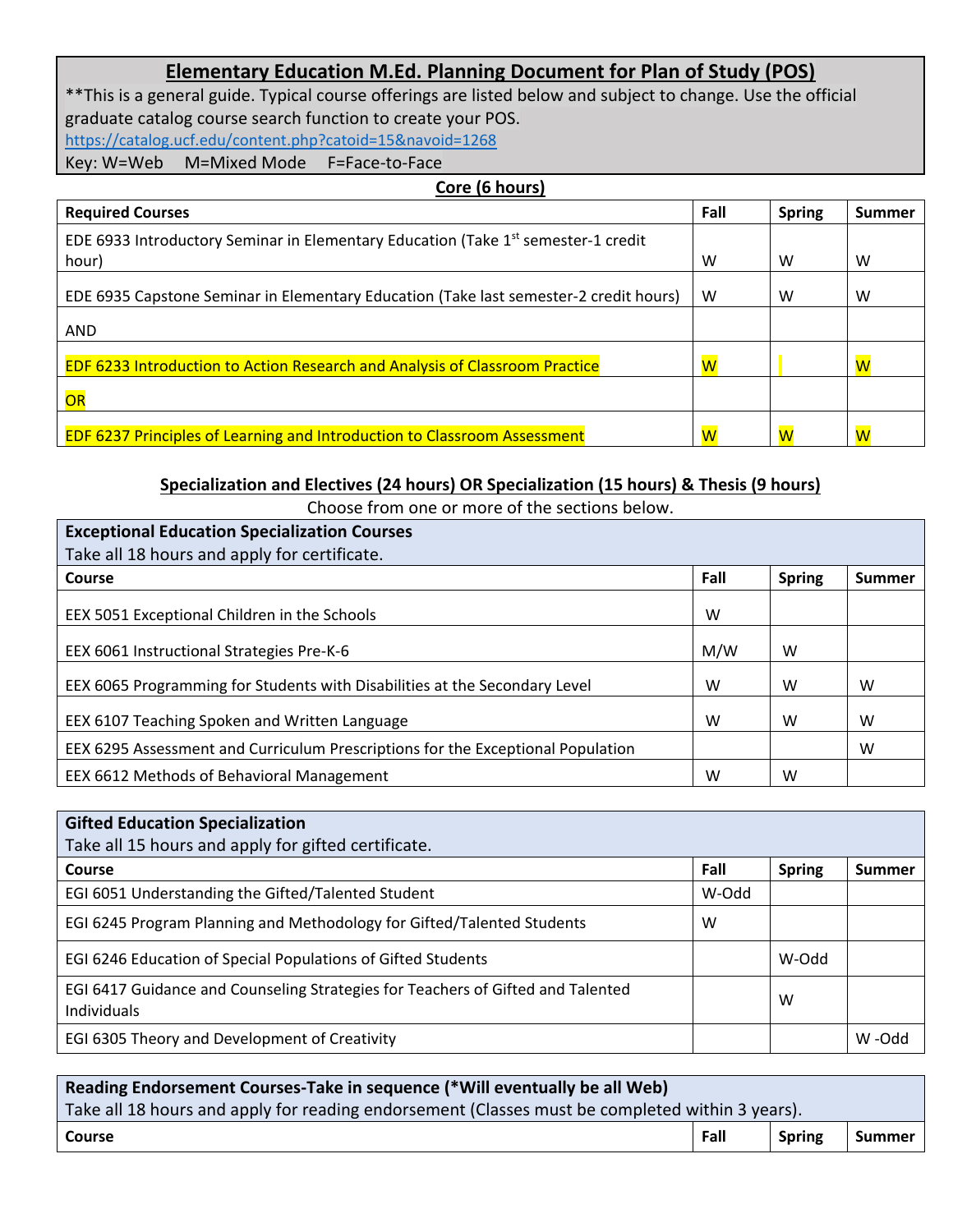| RED 5147 - Developmental Reading                                        | W | W   | W   |
|-------------------------------------------------------------------------|---|-----|-----|
| RED 5517 - Classroom Diagnosis and Development of Reading Proficiencies |   | M/W | M/W |
| TSL 5085 - Teaching Language Minority Students in K-12 Classrooms       | w | W   | W   |
| RED 6845 - Advanced Evaluation and Instruction in Reading               |   | M/W |     |
| RED 6846 - Reading Practicum (6 credit hours)                           |   |     | M/W |

## **ESOL Endorsement Courses**

Take all 15 hours after applying for endorsement program (Must apply to state for official recognition to be added to current teaching certificate).

| <b>Course</b>                                                        | Fall | <b>Spring</b> | <b>Summer</b> |
|----------------------------------------------------------------------|------|---------------|---------------|
| TSL 6250 Applied Linguistics in ESOL                                 | M    | M             | W             |
| TSL 5085 Teaching Language Minority Students in K-12 Classrooms      | w    | W             | W             |
| TSL 6142 Critical Approaches to ESOL                                 |      | W             |               |
| TSL 6440 Assessment Issues in TESOL                                  | W    |               |               |
| TSL 5525 ESOL Cultural Diversity or EDF 6885 Multicultural Education |      | W             |               |

| <b>Dual Languages Graduate Certificate</b>                                                     |      |               |        |
|------------------------------------------------------------------------------------------------|------|---------------|--------|
| Complete 18 hours after applying to the dual languages program.                                |      |               |        |
| Course                                                                                         | Fall | <b>Spring</b> | Summer |
| SPN 6940 - Teaching Methods for the Spanish Classroom                                          |      |               | W-Odd  |
| TSL 5085 - Teaching Language Minority Students in K-12 Classrooms                              | W    | W             | w      |
| TSL 6143 - Curriculum and Instruction in Dual Language Programs                                |      | W             |        |
| TSL 6250 - Applied Linguistics in ESOL                                                         | M    | M             | W      |
| TSL 6377 - Bilingualism, Multiculturalism, and Biliteracy in the Dual Language Classroom       |      |               | W      |
| TSL 6443 - Assessment in Dual Language Programs                                                |      | W             |        |
| TSL 6526 - Interdependencies of Language, Culture, and Education for Dual Language<br>Learners |      |               | w      |

| <b>Professional Teaching Certificate Courses</b>                                                                        |      |               |               |
|-------------------------------------------------------------------------------------------------------------------------|------|---------------|---------------|
| Refer to your Statement of Eligibility. Must pass all sections of FTCE and apply to state for official recognition.     |      |               |               |
| Course                                                                                                                  | Fall | <b>Spring</b> | <b>Summer</b> |
| EDF 6727 - Critical Analysis of Social, Ethical, Legal, and Safety Issues Related to<br>Education                       | W    | W             | W             |
| EDG 6415 - Principles of Instruction and Classroom Management                                                           | w    | W             | W             |
| RED 5147 - Developmental Reading                                                                                        | W    | W             | W             |
| EEX 5051- Exceptional Children in the Schools                                                                           | w    |               |               |
| TSL 5085 - Teaching Language Minority Students in K-12 Classrooms                                                       | w    | W             | W             |
| (ADD TSL 6250- Applied Linguistics in ESOL for ESOL Certificate. Note: This is NOT the<br>same as the ESOL Endorsement) | M    | M             | W             |

| <b>General Elementary Education Courses</b> |      |               |        |
|---------------------------------------------|------|---------------|--------|
| <b>Course</b>                               | Fall | <b>Spring</b> | Summer |